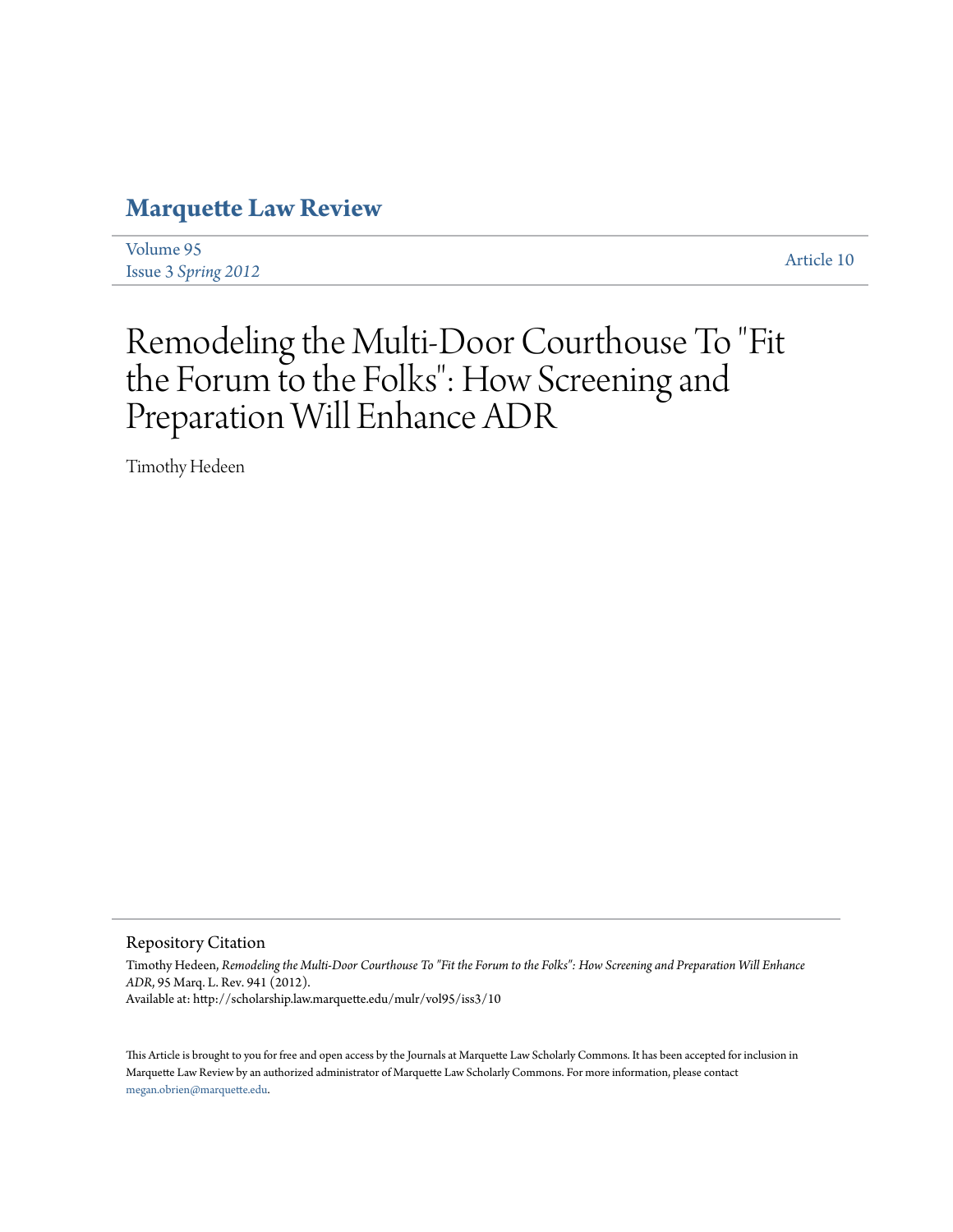## **REMODELING THE MULTI-DOOR COURTHOUSE TO "FIT THE FORUM TO THE FOLKS": HOW SCREENING AND PREPARATION WILL ENHANCE ADR**

#### TIMOTHY HEDEEN\*

### I. INTRODUCTION

At the September 2011 symposium *The Future of Court ADR: Mediation and Beyond*, scholars and practitioners gathered to consider the contemporary state of ADR through discussion of the past and speculation of the future. Thoughtful deliberations about the successes and challenges of court-provided or court-coordinated services led to plans both principled and pragmatic. Building on Frank Sander's proposals to screen disputes for dispute resolution, this Article proposes a significant structural change in the delivery of ADR services through courts and other resources: providers should develop a thorough premediation consultation process of screening and preparation that not only focuses on disputes, but disputants as well. Specifically, this proposal asserts that Room 1 should include more than the Screening Clerk and should be reformed to facilitate pre-mediation caucusing and process-design by the participants themselves.

### II. A HISTORICAL MOMENT IN COURT ADR: FITTING THE FORUM TO THE FUSS

In the mid-1970s, Chief Justice Warren Burger called attention to the need for "a better way" to resolve disputes, noting that litigation is stressful, expensive, and frustrating.<sup>1</sup> Professor Frank Sander

<sup>\*</sup> Associate Professor of Conflict Management, Kennesaw State University; Liaison to Associates, American Bar Association Section of Dispute Resolution; Ph.D., M.A., B.A., Syracuse University Maxwell School of Citizenship and Public Affairs. The author thanks Theodore Greeley and colleagues for their editorial assistance in preparing this Article.

<sup>1.</sup> Justice Burger spoke of "a better way" for many years. Warren E. Burger, *Isn't There A Better Way?*, A.B.A. J., Mar. 1982, at 274, 274–76; *see also* Warren E. Burger, Keynote Address, *Agenda for 2000 A.D.—A Need for Systematic Anticipation*, 70 F.R.D. 79, 92–96 (1976) (addressing the National Conference on the Causes of Popular Dissatisfaction with the Administration of Justice (The Pound Conference)).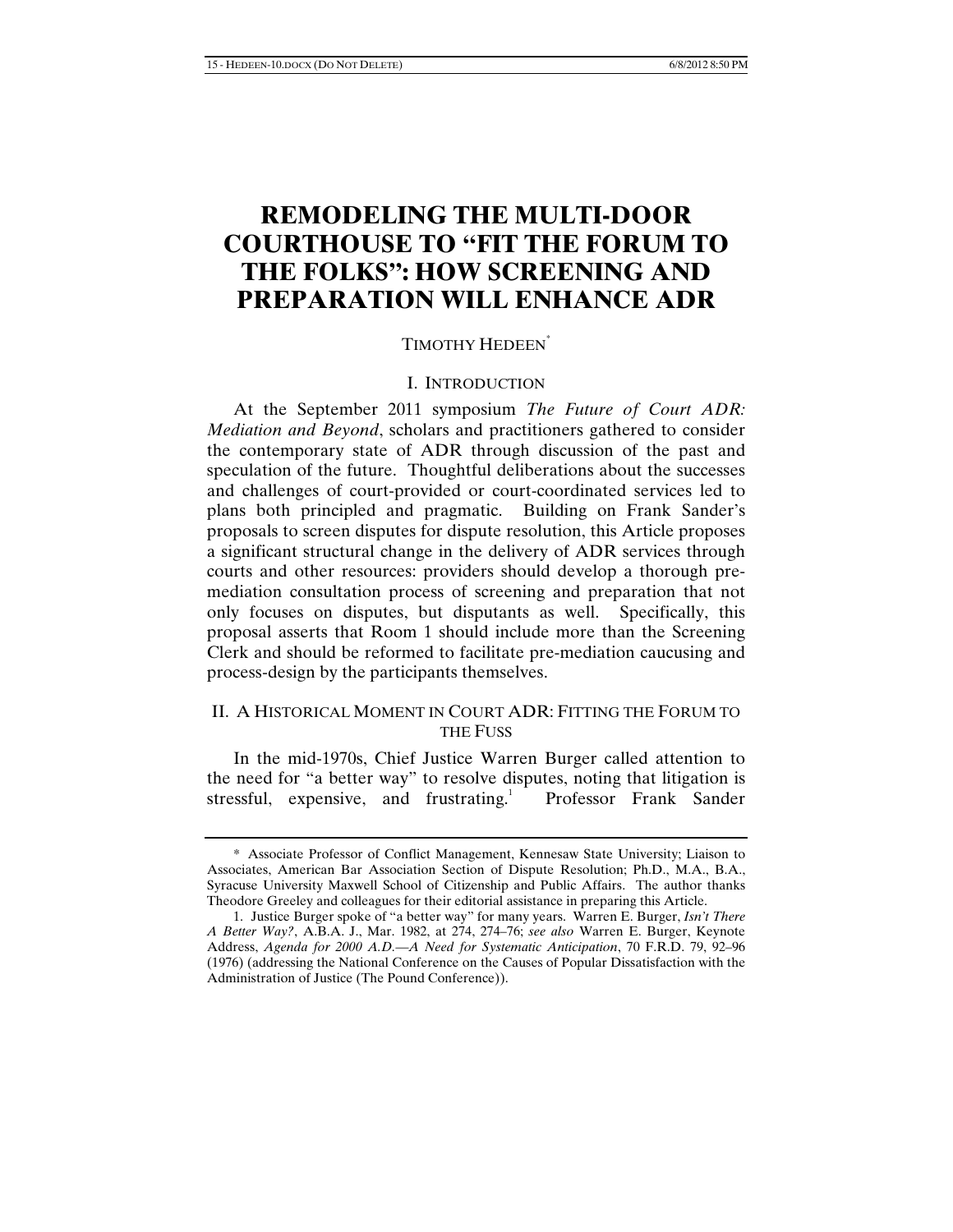researched the "varieties of dispute processing" and rough-sketched the design of a "Dispute Resolution Center," where a screening clerk would "direct [a grievant] to the process (or sequence of processes) most appropriate to his type of case."<sup>2</sup> The Screening Clerk would consider five criteria in determining which processes might be fitting: the nature of the dispute, the parties' relationship, the amount in dispute, the cost of each process, and the speed of each process.<sup>3</sup> Sander went so far as to describe the directory of such a center:

| Room 1     |
|------------|
| Room 2     |
| Room 3     |
| Room 4     |
| Room 5     |
| Room 6     |
| Room $7^4$ |
|            |

With his colleague Stephen Goldberg, Sander would later offer guidance on process selection in the form of two-dimensional tables: dispute resolution procedures were first compared based on the likelihood they would satisfy each of eight disputant objectives,<sup>5</sup> and then the four nonbinding procedures were evaluated on their likely effect on ten common impediments to settlement.<sup>6</sup> Through these charts, would-be litigants and their counsel were invited to think strategically about "fitting the forum to the fuss."<sup>7</sup> Scholars and practitioners have taken up this strand and woven it into larger tapestries, including the fields of dispute system design, collaborative law, and differentiated case management (known as "triage"). Courts

<sup>2.</sup> Frank E.A. Sander, *Varieties of Dispute Processing*, 70 F.R.D. 111, 131 (1976) (addressing The Pound Conference).

<sup>3.</sup> *Id.* at 118–26.

<sup>4.</sup> *Id.* at 131.

<sup>5.</sup> Frank E.A. Sander & Stephen B. Goldberg, *Fitting the Forum to the Fuss: A User-Friendly Guide to Selecting an ADR Procedure*, 10 NEGOT. J. 49, 53 tbl.1 (1994).

<sup>6.</sup> *Id.* at 55 & tbl.2.

<sup>7.</sup> *Id.* at 51–55, 66.

<sup>8.</sup> *See, e.g.*, John Lande & Gregg Herman, *Fitting the Forum to the Family Fuss: Choosing Mediation, Collaborative Law, or Cooperative Law for Negotiating Divorce Cases*, 42 FAM. CT. REV. 280, 282–85 (2004) (discussing collaborative law); Peter Salem, *The Emergence of Triage in Family Court Services: The Beginning of the End for Mandatory*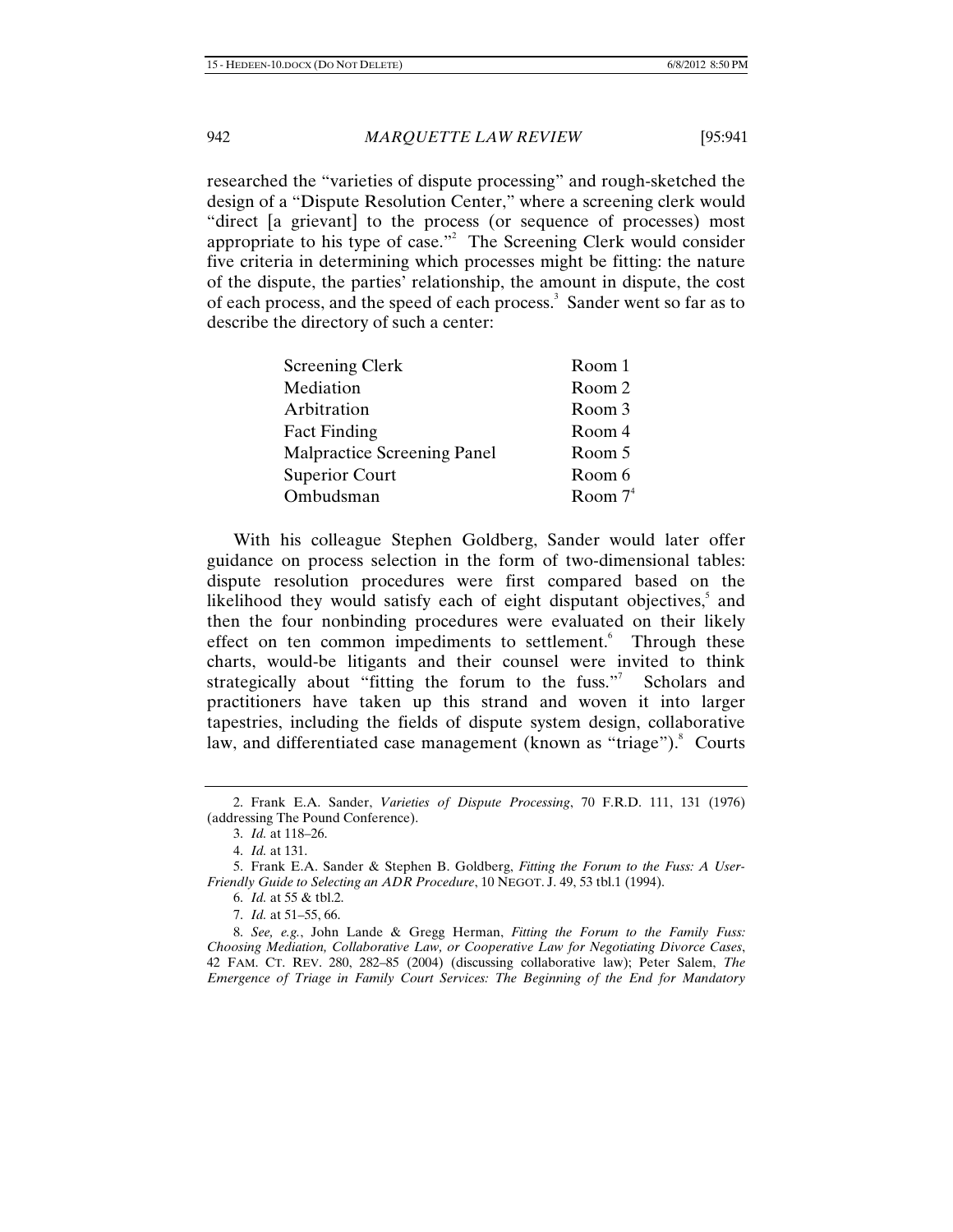have implemented programs and policies to realize the benefits of fitting the forum to the fuss, including "multi-door" programs in Washington, D.C., and Dekalb County, Georgia, and a system in Minnesota that requires attorneys to review possible dispute resolution processes with their clients for every civil claim.<sup>9</sup>

More recently, Sander and Rozdeiczer compared different approaches to process selection, including approaches outlined in legal scholarship and in guides published for judges or corporate counsel.<sup>10</sup> Their article expands the list of disputant objectives, $11$  describes a process for prioritizing among them<sup>12</sup> and revises the "impediments" table to account for difficult dynamics (such as psychological barriers, unrealistic expectations, and power imbalances).<sup>13</sup> The authors conclude, however, that mediation confers so many benefits that it should be the process of first resort for most disputes. $14$  Their attention to personal and relational aspects mirrors research on disputant capacity and parties' relationships, and together these suggest a need to revisit the courthouse design.

A light remodeling job, focusing on the area nearest the entryway, could return tremendous value on the investment. An enhanced screening process will lead to earlier, more appropriate process selection and a structured mediation-preparation process should lead to more efficient, more appropriate, and more durable outcomes.

11. Sander & Rozdeiczer, *supra* note 10, at 12 tbl.2.

12. *Id.* at 17–19. Somewhat remarkable in its ambition, this process of prioritization includes multiplication. *Id.*

14. *Id.* at 32–35.

*Mediation?*, 47 FAM. CT. REV. 371, 380 (2009) (discussing triage); Hallie Fader, Note, *Designing the Forum to Fit the Fuss: Dispute System Design for the State Trial Courts*, 13 HARV. NEGOT. L. REV. 481, 485–89 (2008) (discussing dispute system design). *See generally* Andrea Kupfer Schneider, *Building a Pedagogy of Problem-Solving: Learning to Choose Among ADR Processes*, 5 HARV. NEGOT. L. REV. 113 (2000).

<sup>9.</sup> *See* Robert Benham & Ansley Boyd Barton, *Alternative Dispute Resolution: Ancient Models Provide Modern Inspiration*, 12 GA. ST. U. L. REV. 623, 642 (1996) (discussing DeKalb's multi-door program); Fader, *supra* note 8, at 493 (stating that Washington, D.C., has a multi-door program); *see also* MINN. GEN. R. PRAC. 114.03(b) (stating that attorneys have a duty to "provide clients with the ADR information").

<sup>10.</sup> *See* Frank E.A. Sander & Lukasz Rozdeiczer, *Matching Cases and Dispute Resolution Procedures: Detailed Analysis Leading to a Mediation-Centered Approach*, 11 HARV. NEGOT. L. REV. 1, 6, 8–9 tbl.1 (2006) (referring to ROBERT J. NIEMIC ET AL., FEDERAL JUDICIAL CENTER, GUIDE TO JUDICIAL MANAGEMENT OF CASES IN ADR (2001); and INT'L INST. FOR CONFLICT PREVENTION AND RESOL., ADR SUITABILITY GUIDE (2001)).

<sup>13.</sup> *Id.* at 28–29 & tbl.4.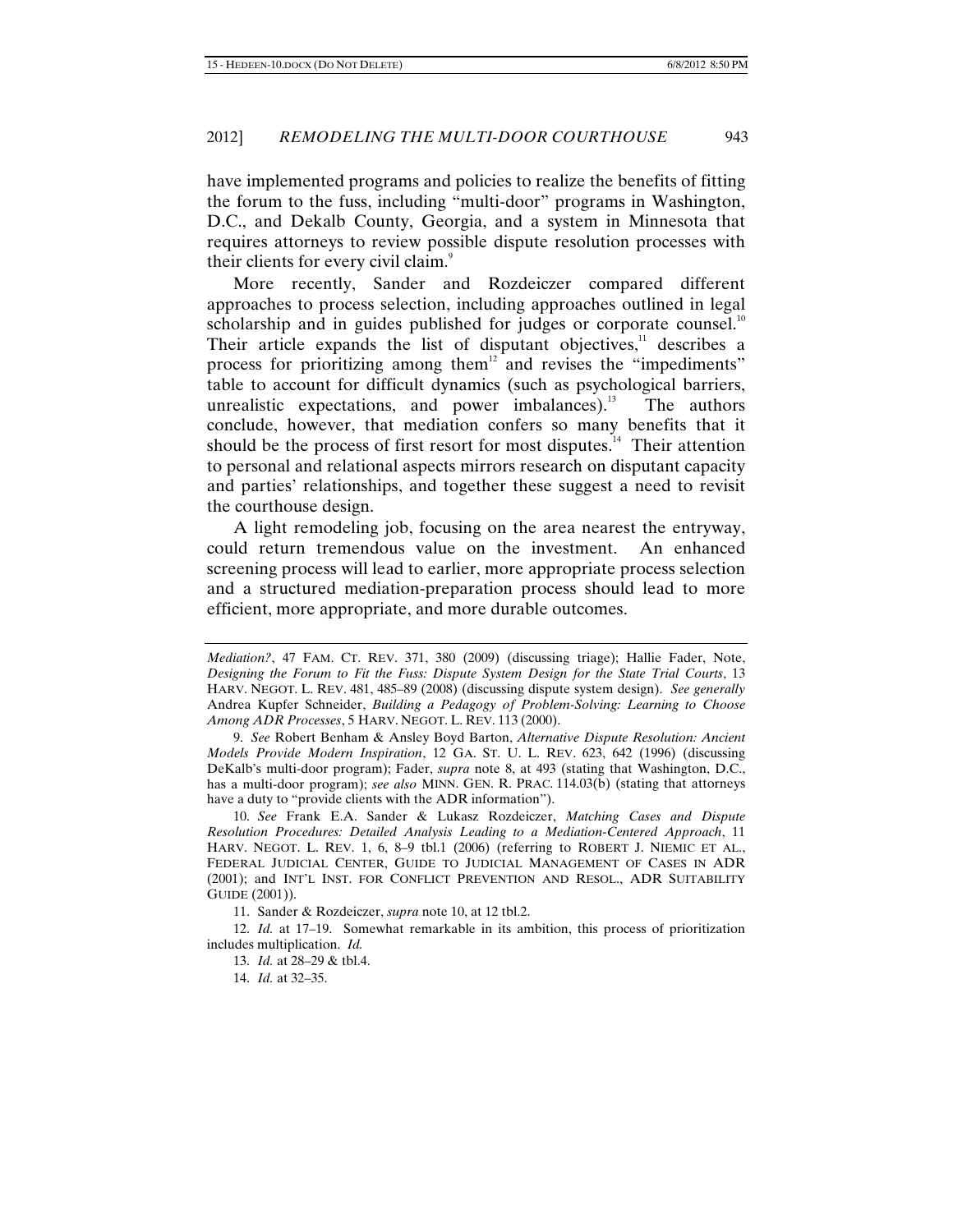#### III. FORGET THE FUSS FOR A MOMENT: DOES THE FORUM FIT THE FOLKS?

An important aspect to enhancing the screening process is focusing on whether the forum fits the disputants, rather than focusing only on the dispute itself. Among the impediments to effective mediation that Sander and Rozdeiczer identify is a party's "inability to negotiate effectively," which they attribute to a disputant's style, $15$  or to the parties' relationship.<sup>16</sup> Additionally, as noted earlier, many other dynamics may compromise a disputant's capability to participate in a consensual process like negotiation or mediation.

The dispute resolution community has long recognized that while mediation is a fitting process for many, it is not the best fit for all disputes or disputants.<sup>17</sup> For example, mediation is often inappropriate for disputes within relationships marked by incidents of violence or threats of harm, or by intimidation, fear, coercion, or control.<sup>18</sup> Further, mediation may not fit disputes involving individuals (1) who are emotionally unprepared to discuss the conflict or negotiate consistent with their interests, (2) who are cognitively unprepared to represent their interests, take responsibility for actions, or make behavioral commitments, or (3) who are physically unprepared to participate in a sit-down, business-style meeting for an extended period.<sup>19</sup> For example, the "triage approach," especially as implemented within family courts, specifically addresses the concern of whether the disputants are able to participate in a given forum.<sup>20</sup>

The fact that a range of traits, circumstances, and other factors may compromise a party's ability to negotiate or mediate, however, should not be a basis for directing the party to another process at the earliest opportunity. As detailed in the following pages, ADR providers should be encouraged and empowered to meet with clients in advance of any joint sessions, to clarify their client's expectations and prepare them for negotiations, and to consider whether modifications to standard mediation processes are needed. In short, they should seek ways to fit

<sup>15</sup>*. Id.* at 28–29 tbl.4 (explaining that the disputant may be too hostile or too yielding).

<sup>16.</sup> *Id.* (providing the example that, in a divorce dispute, "each spouse should carefully consider the past patterns of decision-making of the divorcing parties").

<sup>17.</sup> *See id.* at 36–38.

<sup>18.</sup> *See* Aimee Davis, Note, *Mediating Cases Involving Domestic Violence: Solution or Setback?*, 8 CARDOZO J. CONFLICT RESOL. 253, 253, 275 (2006).

<sup>19.</sup> *See* Sander & Rozdeiczer, *supra* note 10, at 28–29 & tbl.4.

<sup>20</sup>*. See* Salem, *supra* note 8, at 380.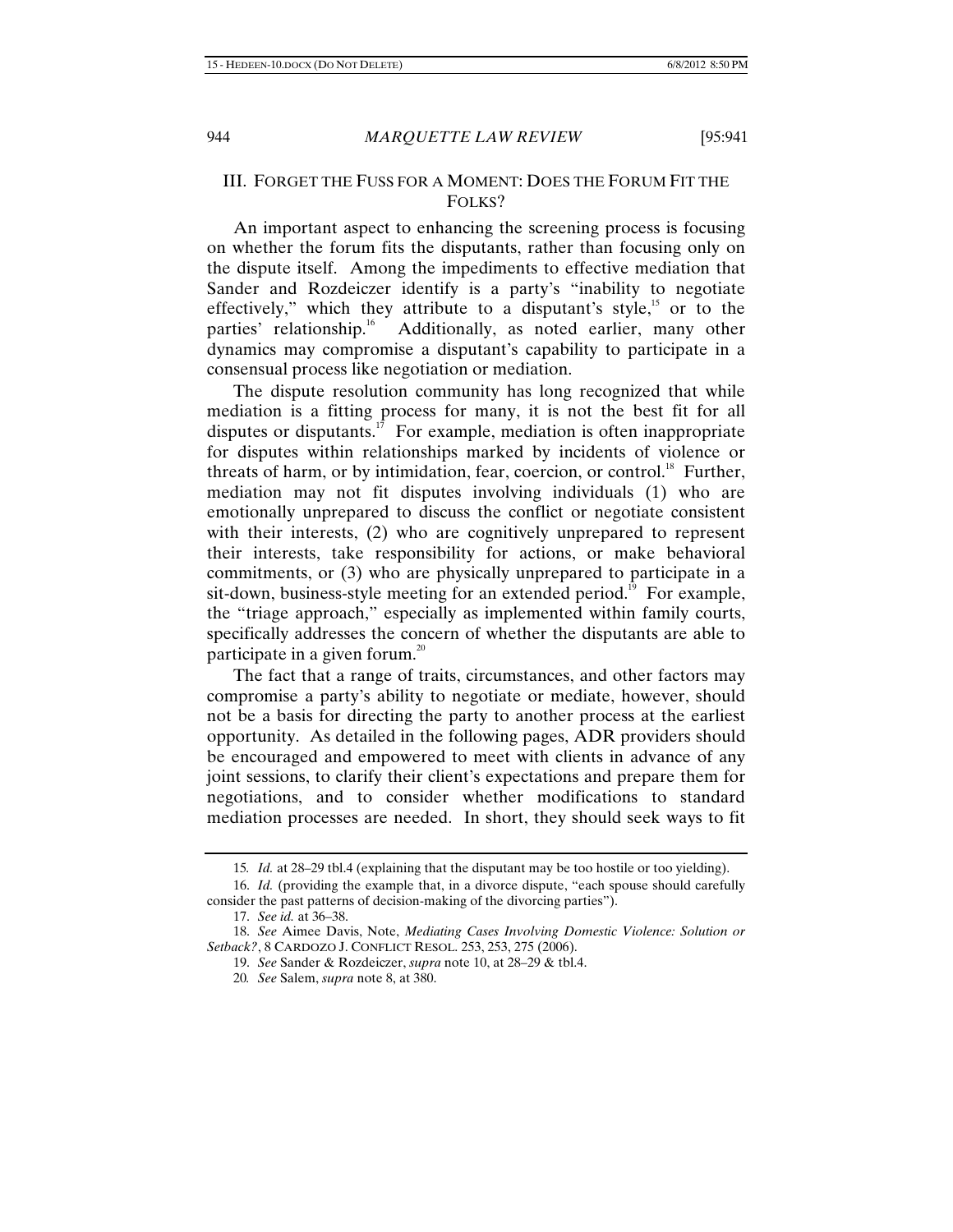the forum to the folks*.*

#### IV. SCREENING CLIENTS AS WELL AS CASES

The previous discussion shows that successful mediation will depend on the proper screening of the disputants as well as the disputes. The question then becomes: What is the best way to screen disputants? The following material will show that the answer largely depends on various characteristics of the disputant. One such characteristic is often framed in the language of "capacity" and "competence," and includes screening guidance or protocols.<sup>21</sup>

Research and practice in mediation, as well as collaboration with professionals across the social services, have deepened our understanding of how providers might engage prospective clients. In the 1990s, scholars began to write articles on negotiation competence and "mediation readiness,"<sup>22</sup> which were followed shortly by the *Model Standards of Conduct for Mediators*, the *Model Standards of Practice for Family and Divorce Mediation*, and the *Americans with Disabilities Act Mediation Guidelines*. 23 These informed a proposal that mediators might use as a competence threshold for clients participating in family mediation:

A person is incompetent to participate in mediation if he or she cannot meet the demands of a specific mediation situation because of functional impairments that severely limit

1. A rational and factual understanding of the situation;

2. An ability to consider options, appreciate the impact of decisions, and make decisions consistent with his or her own priorities; or

3. An ability to conform his or her behavior to the

<sup>21.</sup> *See, e.g.*, Connie J.A. Beck & Lynda E. Frost, *Defining a Threshold for Client Competence to Participate in Divorce Mediation*, 12 PSYCHOL. PUB. POL'Y & L. 1, 25 (2006); Patrick G. Coy & Timothy M. Hedeen, *Disabilities and Mediation Readiness in Court-Referred Cases: Developing Screening Criteria and Service Networks*, 16 MEDIATION Q. 113, 118 (1998) (discussing mediation readiness).

<sup>22.</sup> *See, e.g.*, Coy & Hedeen, *supra* note 21, at 114–20 (discussing mediation readiness); Edwin H. Greenebaum, *On Teaching Mediation*, 1999 J. DISPUTE RESOL. 115, 121–22, 131 (discussing competence); .

<sup>23.</sup> MODEL STANDARDS OF CONDUCT FOR MEDIATORS (2005); MODEL STANDARDS OF PRACTICE FOR FAMILY & DIVORCE MEDIATION (Symp. on Standards of Prac. 2000); ADA MEDIATION GUIDELINES (Cardozo J. Conflict Resol. 2000).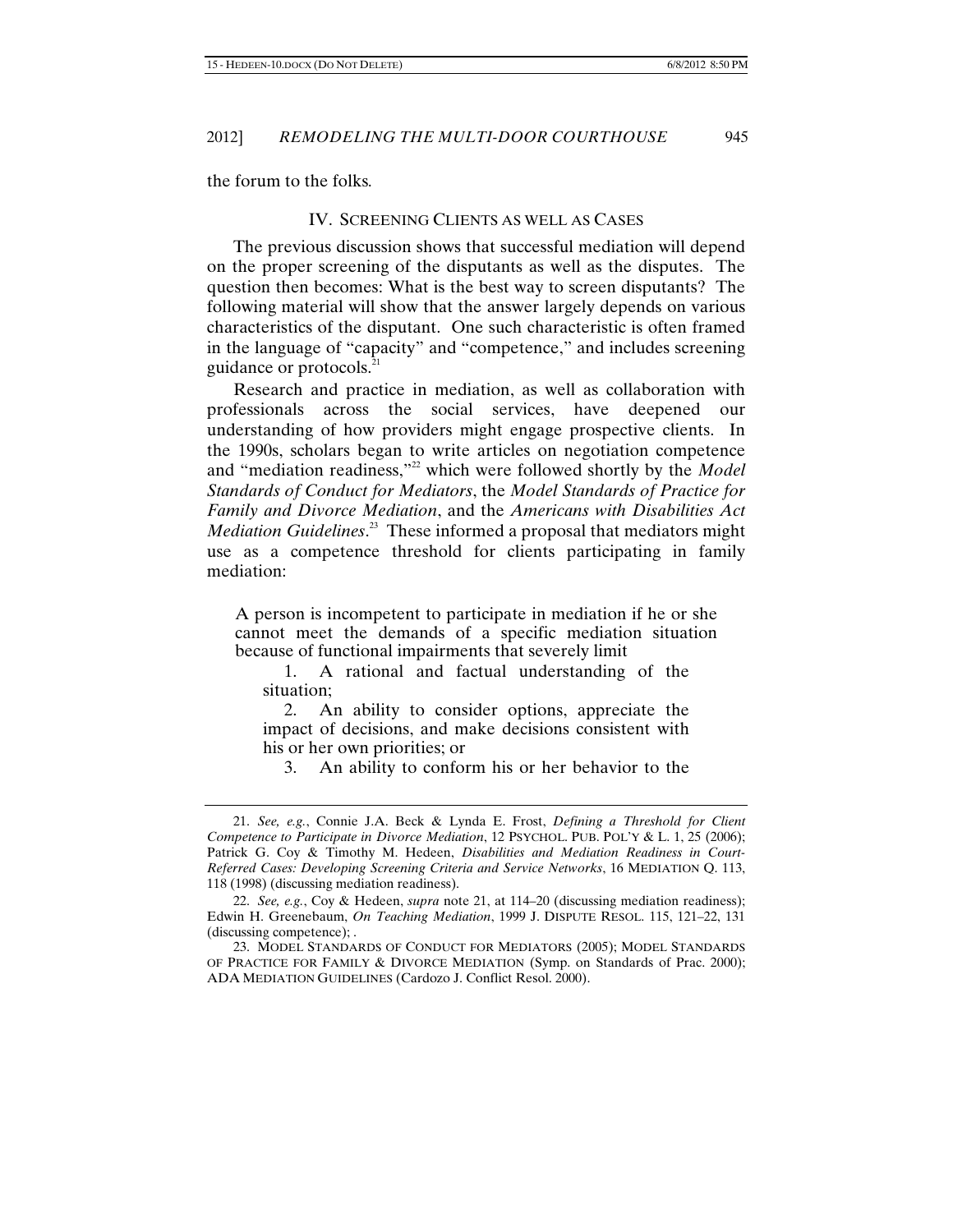ground rules of mediation. $24$ 

While such a policy may protect those for whom mediation poses insurmountable hurdles, many practitioners believe that mediation may be tailored to accommodate and better serve a broader population.<sup>25</sup> Placing emphasis on the reciprocal relationship concerning mediation fitness, scholars have encouraged mediators to engage in selfassessment: "Just as mediation [providers] ought to ask whether specific disputants have the social skills and cognitive abilities that make them ready for mediation, so should [dispute resolvers] ask themselves whether they are ready to meet the needs of various segments of the disability community" or any other challenges. $26$ 

Discussions of incompetence may suggest a permanent or sustained condition, although observers have challenged this as giving rise to exclusion on many fronts.<sup>27</sup> Some have reconceptualized "competence" in terms of specific abilities, and they argue that mediation providers might facilitate a client's "competencies."<sup>28</sup> They describe competencies as proficiencies that may shift over time and suggest that mediators should not act as an authority or an equal partner, but as "a catalyst for the parties to actuate their self-determination and collaboration competencies."<sup>29</sup>

Support for the contention that a client's proficiencies may change comes from many quarters, including anecdote and neuroscience. The mediation literature includes accounts of (1) a divorce mediation client whose disposition, and capacity to participate effectively, changed markedly between sessions,<sup>30</sup> (2) disputants who experienced short-term "acute" periods of limited capacity, $31$  and  $(3)$  disputants whose autonomy may be undermined by the "thrall of intense emotion."<sup>32</sup>

<sup>24.</sup> Beck & Frost, *supra* note 21, at 25.

<sup>25.</sup> *See, e.g.*, Coy & Hedeen, supra note 21, at 126 (mentioning the disability community).

<sup>26.</sup> *Id.*

<sup>27.</sup> Susan H. Crawford et al., *From Determining Capacity to Facilitating Competencies: A New Mediation Framework*, 20 CONFLICT RESOL. Q. 385, 393 (2003).

<sup>28.</sup> *Id.*

<sup>29.</sup> *Id.*

<sup>30.</sup> Sarah Childs Grebe, *Ethical Issues in Conflict Resolution: Divorce Mediation*, 5 NEGOT. J. 179, 187 (1989).

<sup>31.</sup> Coy & Hedeen, *supra* note 21, at 118.

<sup>32.</sup> ELLEN WALDMAN, MEDIATION ETHICS: CASES AND COMMENTARIES 55 (2011).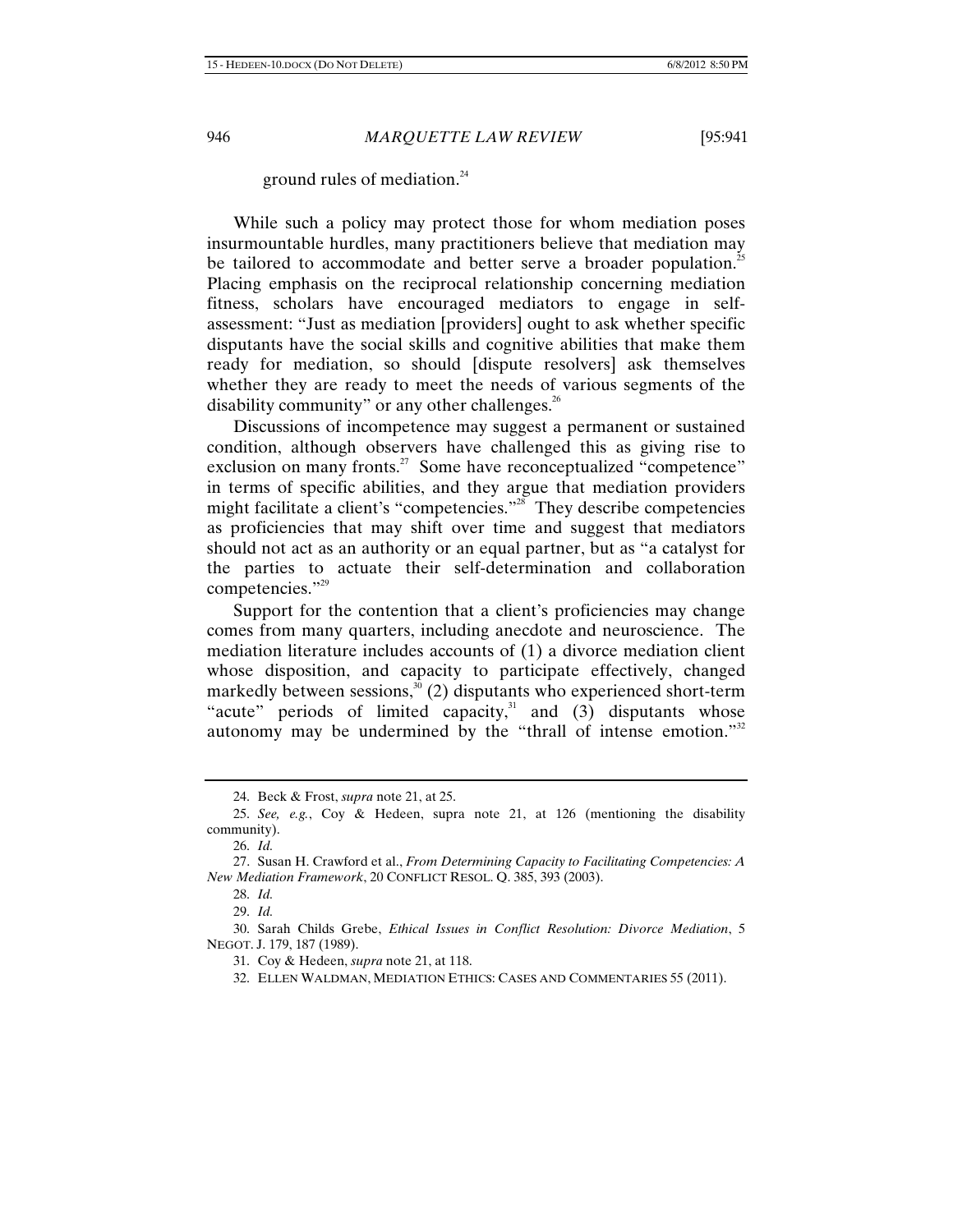Emerging research in neuroscience also appears to confirm that a disputant may be more or less resourceful—that is, able to engage in thoughtful, organized conversations about conflict—at varying times.<sup>33</sup> Brain imaging studies have found that stressful conditions can lead one's nervous system to set aside executive function in the prefrontal cortex while prioritizing self-preservation instincts through the amygdala. $34$ Birke observes that the common mediation stage of "telling [one's] story," during which a disputant recapitulates perhaps distressing events within the conflict, may lead parties to an unresourceful state; thus, he recommends a "substantial cool-down period" before moving on to problem solving. $35$ 

Another characteristic important to process and party "fit" is fitness. Mediations in some contexts are practiced as endurance events.<sup>36</sup> The long hours typical of labor-management negotiations and mediations are sometimes replicated in other civil matters, but a crucial difference lies in the parties' expectations: first-time mediation participants may have no basis to anticipate the duration of mediation.<sup>37</sup> A recent ABA report on mediation quality attempts to provide some specificity: "Mediators need to know when to keep the mediation going and when to stop it. They should be prepared to stay late—and as long as it takes to finish the mediation."38 Nonetheless, when Coben asked whether it is appropriate to encourage parties to skip meals as a way to build pressure toward agreement, he was surprised by the majority who responded affirmatively: "Acquiescence through exhaustion—now that's an ethically healthy approach to dispute resolution designed to make us all proud," he reflected. $39$  This report shows that mediator persistence (or appropriate "pressure" toward settlement) is held by many to be a virtue, even while it eludes strict definition.<sup>40</sup>

37. *See id.* at 25–26.

<sup>33.</sup> Richard Birke, *Neuroscience and Settlement: An Examination of Scientific Innovations and Practical Applications*, 25 OHIO ST. J. ON DISP. RESOL. 477, 511 (2010).

<sup>34.</sup> *See id.* at 510–11.

<sup>35.</sup> *Id.* at 511.

<sup>36.</sup> Timothy Hedeen, *Mediation as Contact Sport? Issues of Fitness and Fit Arising from Georgia's* Wilson v Wilson, DISP. RESOL. MAG., Winter 2009, at 24, 24.

<sup>38.</sup> ABA SECTION OF DISPUTE RESOLUTION, TASK FORCE ON IMPROVING MEDIATION QUALITY, FINAL REPORT app. D, at 35 (2008) [hereinafter MEDIATION QUALITY FINAL REPORT].

<sup>39.</sup> James R. Coben, *Mediation's Dirty Little Secret: Straight Talk About Mediator Manipulation and Deception*, JUST RESOL.'S (ABA Sec. of Disp. Resol.), Nov. 2004, at 9, 9.

<sup>40.</sup> *See, e.g.*, GA. ALT. DISP. RESOL. RULES app. C, at 26 (1995) ("At some point . . .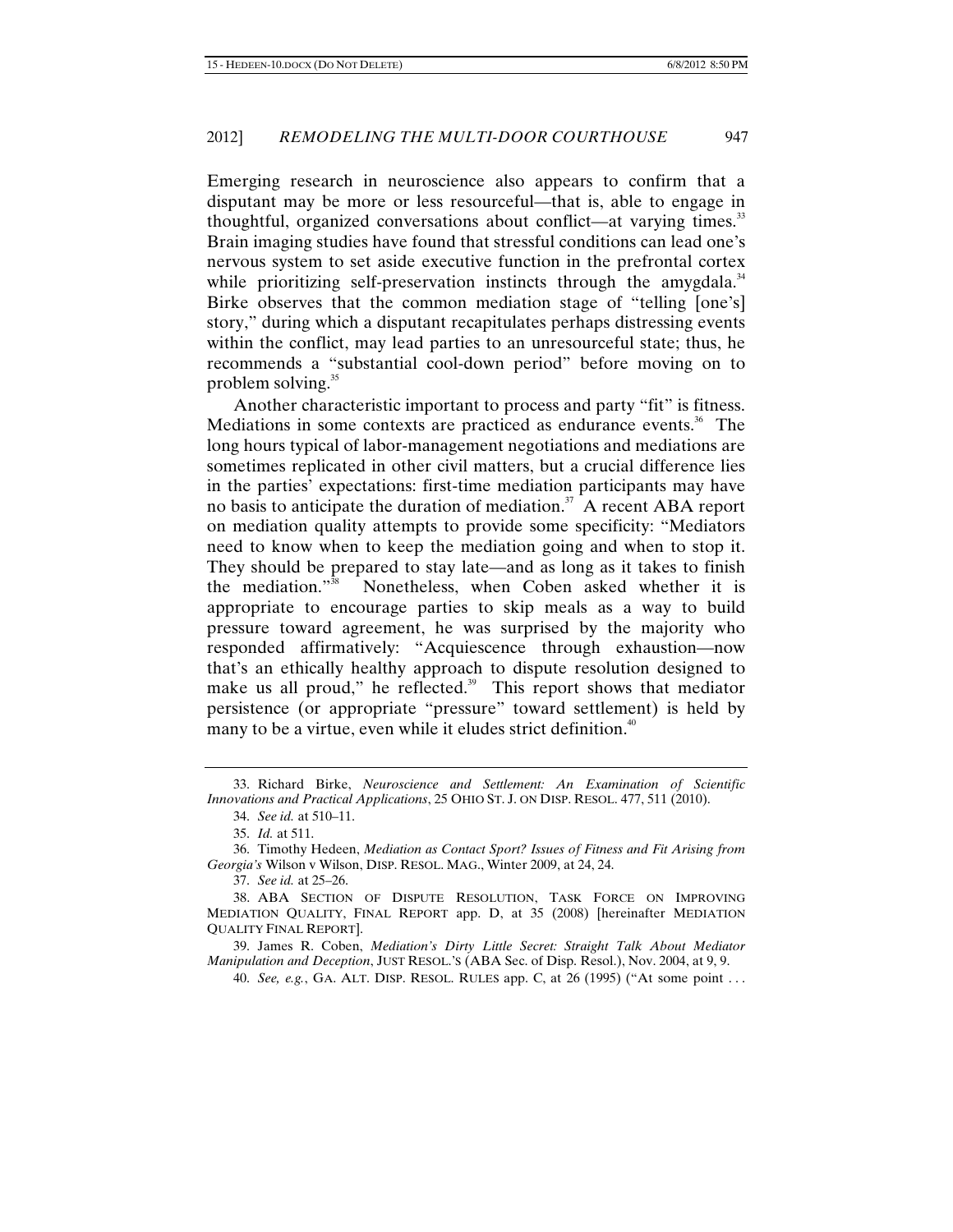While an experienced labor negotiator knows to bring her toothbrush in anticipation of prolonged meetings, individuals unfamiliar with such settings may be caught unaware. This assertion is evidenced through a number of suits or petitions brought by mediation participants to modify or vacate settlements reached after long sessions,<sup>41</sup> and one wonders if mediation requires the following form of advisory packaging: "Warning: this dispute resolution process may involve long hours, many in small rooms alone (while the mediator meets in caucus with other parties) and without obvious opportunity to obtain food, drink, or even necessary medications."<sup>42</sup> Mediation providers would do well to advise clients of the likely length of a mediation session's duration and to invite clients to consider their own limitations and preferences. The following discussion highlights the value of a mediator's consideration of each party's disposition and apparent ability to use mediation.

There are multiple ways to provide support to both parties during mediation. One way is through direct communication and consultation before the first joint session of mediation. Such an approach is commonplace in some mediation contexts, especially those involving the Americans with Disabilities Act and those operating within a restorative justice framework. The model of "disability access planning" may be

42. Hedeen, *supra* note 36, at 25.

persistence becomes coercion."); MEDIATION QUALITY FINAL REPORT, *supra* note 38, app. D, at 35 ("Follow-through is patience and persistence but not stubbornness."); Timothy Hedeen, *Coercion and Self-Determination in Court-Connected Mediation: All Mediations Are Voluntary, but Some Are More Voluntary than Others*, 26 JUST. SYS. J. 273, 285 (2005) ("[It is suggested] that some parties seek . . . mediators to apply pressure toward settlement."). This dynamic, described as "party-as-piñata," calls forth the need of a new model of mediation communication: a signal from parties to the mediator that they desire more or less pressure. Hedeen, *supra*, at 284–85. Development and marketing of the "mediatrix" approach, based on the dominatrix's role in delivering desired pressure up to a point, may not be far off. For a discussion of the origin of the term mediatrix, see Timothy Hedeen, *"The Mediatrix," A New Mediator Orientation*, ALT. DISP. RESOL. GA. (Mar. 8, 2012), http://georgiaadr.word press.com/2012/03/08/the-mediatrix/.

<sup>41.</sup> *See* Olam v. Cong. Mortg. Co., 68 F. Supp. 2d 1110, 1116–18 (N.D. Cal. 1999) (noting that the settlement was challenged after the parties entered various settlement attempts and the successful mediation lasted two days); Vitakis-Valchine v. Valchine, 793 So. 2d 1094, 1096 (Fla. Dist. Ct. App. 2001) (discussing that the plaintiff attempted to vacate the settlement on the grounds that she signed the agreement under coercion, following a mediation that lasted for seven to eight hours); Wilson v. Wilson, 653 S.E.2d 702, 704 (Ga. 2007) (discussing the plaintiff's attempt to vacate the settlement after the parties attempted to settle the case over a period of three months); Randle v. Mid Gulf, Inc., No. 14-95-01292-CV, 1996 WL 447954, at \*1 (Tex. App. Aug. 8, 1996) (discussing the plaintiff's attempt to vacate the settlement on the grounds that he signed the agreement under duress).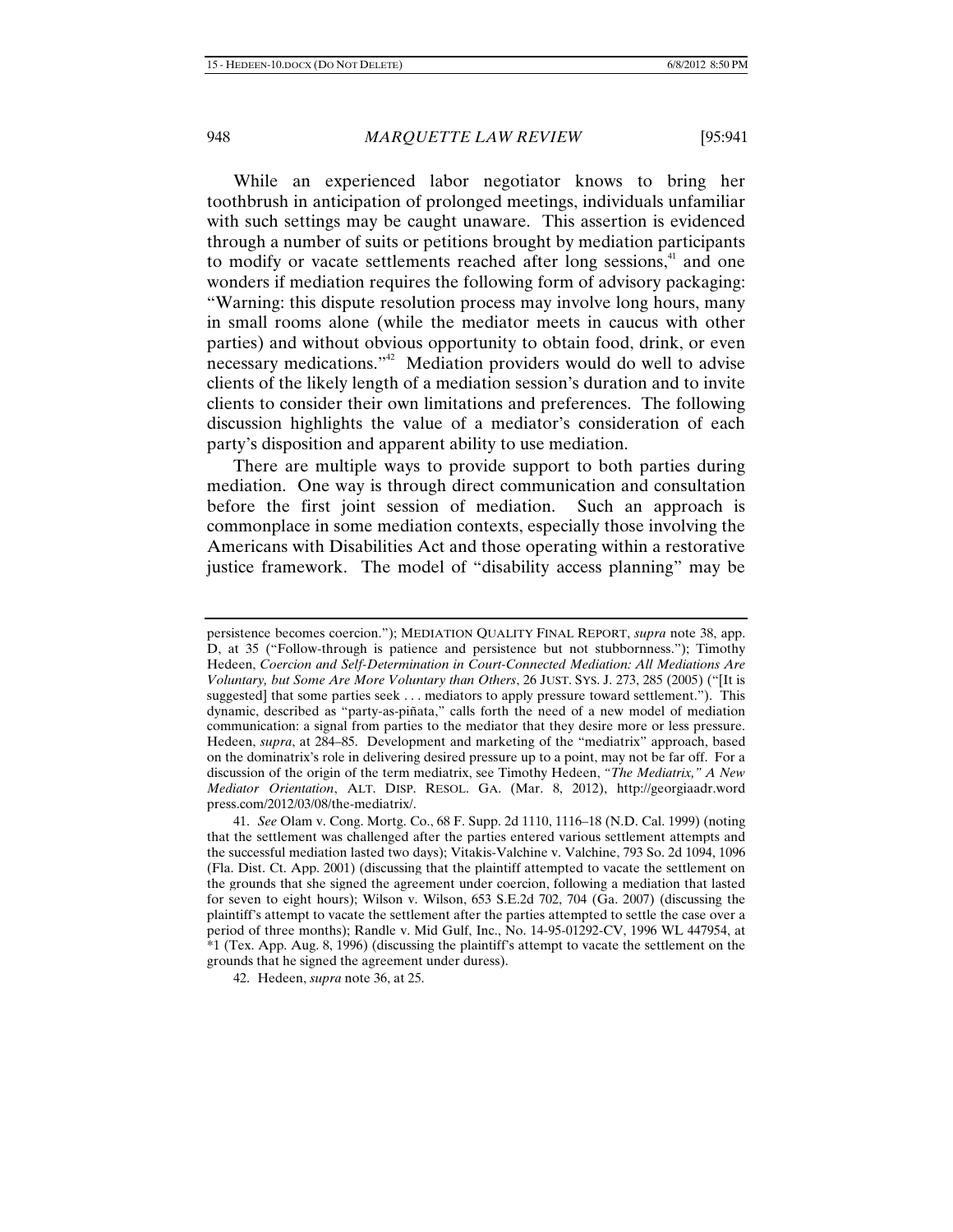applied to mediation, with a "convener" who works with parties prior to mediation:

Disability access planning is oriented around the mediators' nonjudgmental acceptance and understanding of the obstacles faced by the person with a disability. The approach in access planning is on modification of the process—not on changing the person with a disability—to enable his effective participation.<sup>43</sup>

A second way is through restorative justice processes, which play a similar role, even if for reasons quite distinct. Restorative processes like victim–offender mediation, community conferencing, and peacemaking circles—involve at least two parties of very different stature: a victim and an offender.<sup>44</sup> In such cases, the convener meets with each party separately in advance of scheduling any joint session, thereby seeking to prevent re-traumatization of the victim and ensure the offender's acceptance of accountability as primary tasks.<sup>45</sup> These goals are in concert with other aims, too:

It is the mediator's task, during separate premediation sessions, to learn the communication style of each party and identify specific strengths that may directly assist in the mediation or dialogue process and to encourage the expression of those strengths in mediation. $46$ 

Importantly, family law matters often involve a related dynamic to

<sup>43.</sup> Judy Cohen, *Convening for Enhanced Self-Determination and Access to the Process*, MEDIATE.COM (July 2003), http://www.mediate.com/articles/cohen6.cfm.

<sup>44.</sup> *See* John Harding, *Reconciling Mediation with Criminal Justice*, *in* MEDIATION AND CRIMINAL JUSTICE: VICTIMS, OFFENDERS AND COMMUNITY 27–42 (Martin Wright & Burt Galaway eds., 1989) (giving an overview of the development of victim–offender mediation); Gordon Bazemore & Mark Umbreit, *A Comparison of Four Restorative Conferencing Models*, JUVENILE JUSTICE BULL. (Office of Juvenile Justice and Delinquency Prevention, U.S. Dep't J.), Feb. 2001, at 1, 1–4, 6 (discussing the background, procedure, and goals of victim–offender mediation, community reparative boards, and circle sentencing, also known as peacemaking circles).

<sup>45.</sup> *See* MARK S. UMBREIT & JEAN GREENWOOD, U.S. DEP'T OF JUSTICE, OFFICE FOR VICTIMS OF CRIME, GUIDELINES FOR VICTIM-SENSITIVE VICTIM–OFFENDER MEDIATION: RESTORATIVE JUSTICE THROUGH DIALOGUE 2, 9 (2000).

<sup>46.</sup> MARK S. UMBREIT, THE HANDBOOK OF VICTIM OFFENDER MEDIATION: AN ESSENTIAL GUIDE TO PRACTICE AND RESEARCH 13 (2001).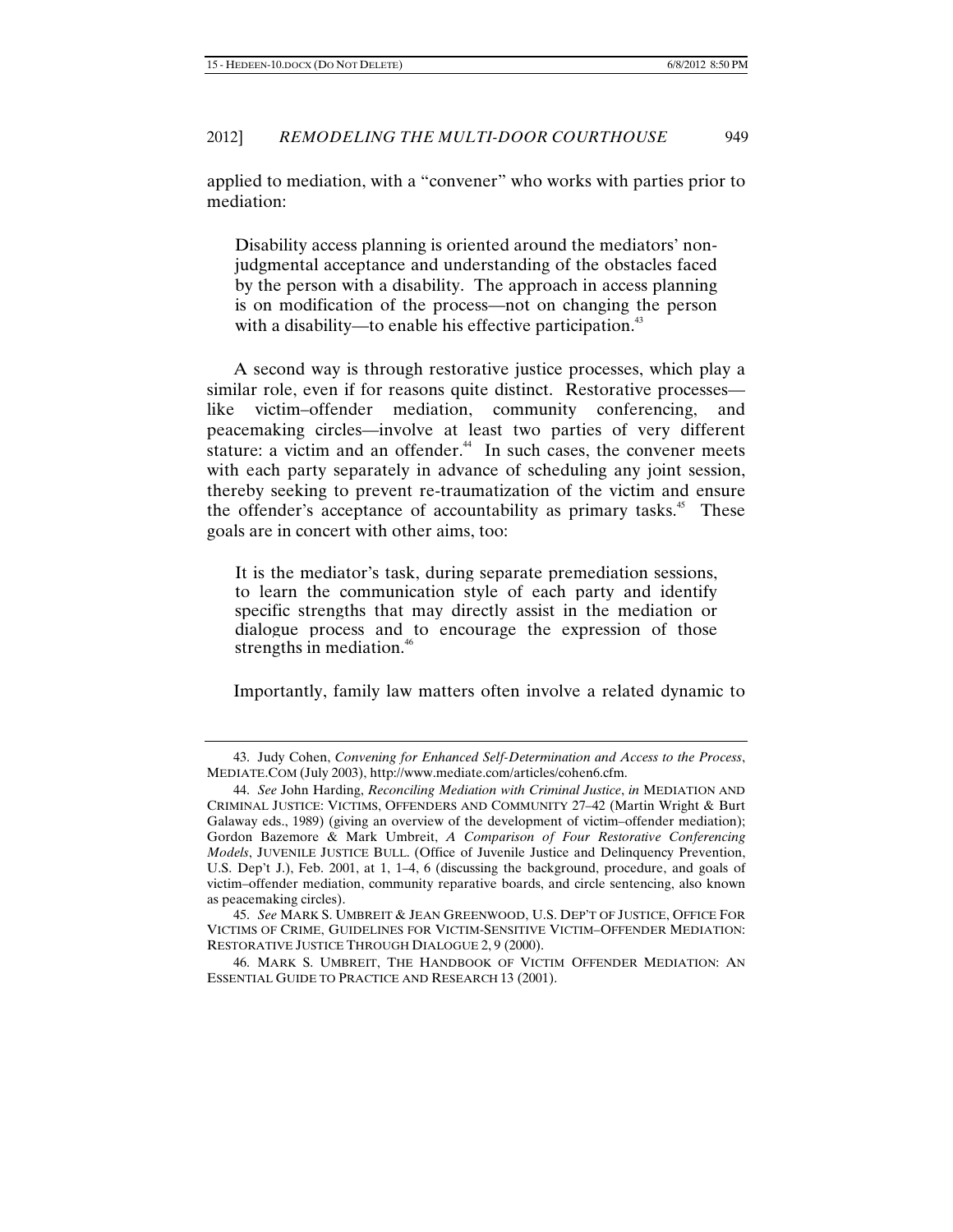these restorative justice programs—intimate partner violence and/or abuse  $(IPV/A)^{4}$  Through collaborations across court program administrators, dispute resolution providers, and advocates and counselors for victims of IPV/A, many jurisdictions employ effective, respectful screening tools and protocols. Maryland and Michigan are among states in which courts have developed screening instruments specifically for cases referred to mediation, and a New York community mediation center has partnered with a battered women's project to initiate a screening and safety protocol.<sup>48</sup> The Mediator's Assessment of Safety Issues and Concerns (MASIC) is designed to be administered through interviews with prospective mediation clients.<sup>49</sup> Following specific attention to abuse, control, violence, and stalking, MASIC concludes with an invitation to consider alternatives or enhancements to face-to-face mediation. These alternatives include, among others, shuttle mediation (in separate rooms, online, or by phone), staggered arrival and departure times, the presence of support persons, and convening at a secure facility.<sup>50</sup>

The overarching theme of the discussion above is to recommend that mediation providers assess every disputant's ability to participate in mediation and broaden access to mediation to the largest extent possible. The dimensions addressed here—of disputants' cognitive, emotional, and physical capacities, as well as their degree of unconstrained autonomy—are not easily assessed. And yet the ethics of mediation, especially court-annexed mediation, demand that

<sup>47.</sup> Amy Holtzworth-Munroe et al., *The Mediator's Assessment of Safety Issues and Concerns (MASIC): A Screening Interview for Intimate Partner Violence and Abuse Available in the Public Domain*, 48 FAM. CT. REV. 646, 646 (2010).

<sup>48.</sup> *See, e.g.*, MD. JUDICIARY, DOMESTIC VIOLENCE AND MEDIATION WORKGROUP, SCREENING CASES FOR FAMILY VIOLENCE ISSUES TO DETERMINE SUITABILITY FOR MEDIATION AND OTHER FORMS OF ADR: SCREENING PROTOCOLS AND TOOLS FOR MARYLAND CIRCUIT COURTS 5–6 (2005), *available at* http://www.courts.state.md.us/family/pdf/screening.pdf; MICH. SUPREME COURT STATE COURT ADMIN. OFFICE, OFFICE OF DISP. RESOL., DOMESTIC VIOLENCE AND CHILD ABUSE/NEGLECT SCREENING FOR DOMESTIC RELATIONS MEDIATION: MODEL<br>SCREENING PROTOCOL (2006), available at SCREENING PROTOCOL (2006), *available at*  http://courts.michigan.gov/scao/resources/standards/odr/dvprotocol.pdf. The partnership between the Mediation Center of Dutchess County and Battered Women's Services of Family Services, Inc., is detailed in Dee DePorto & Jody B. Miller, *Honoring the Victim's Voice: The Domestic Violence and Mediation Safety Project*, ACRESOLUTION, Summer 2005, at 22, 22– 27.

<sup>49.</sup> Holtzworth-Munroe et al., *supra* note 47, at 649.

<sup>50.</sup> *Id.* app. at 661.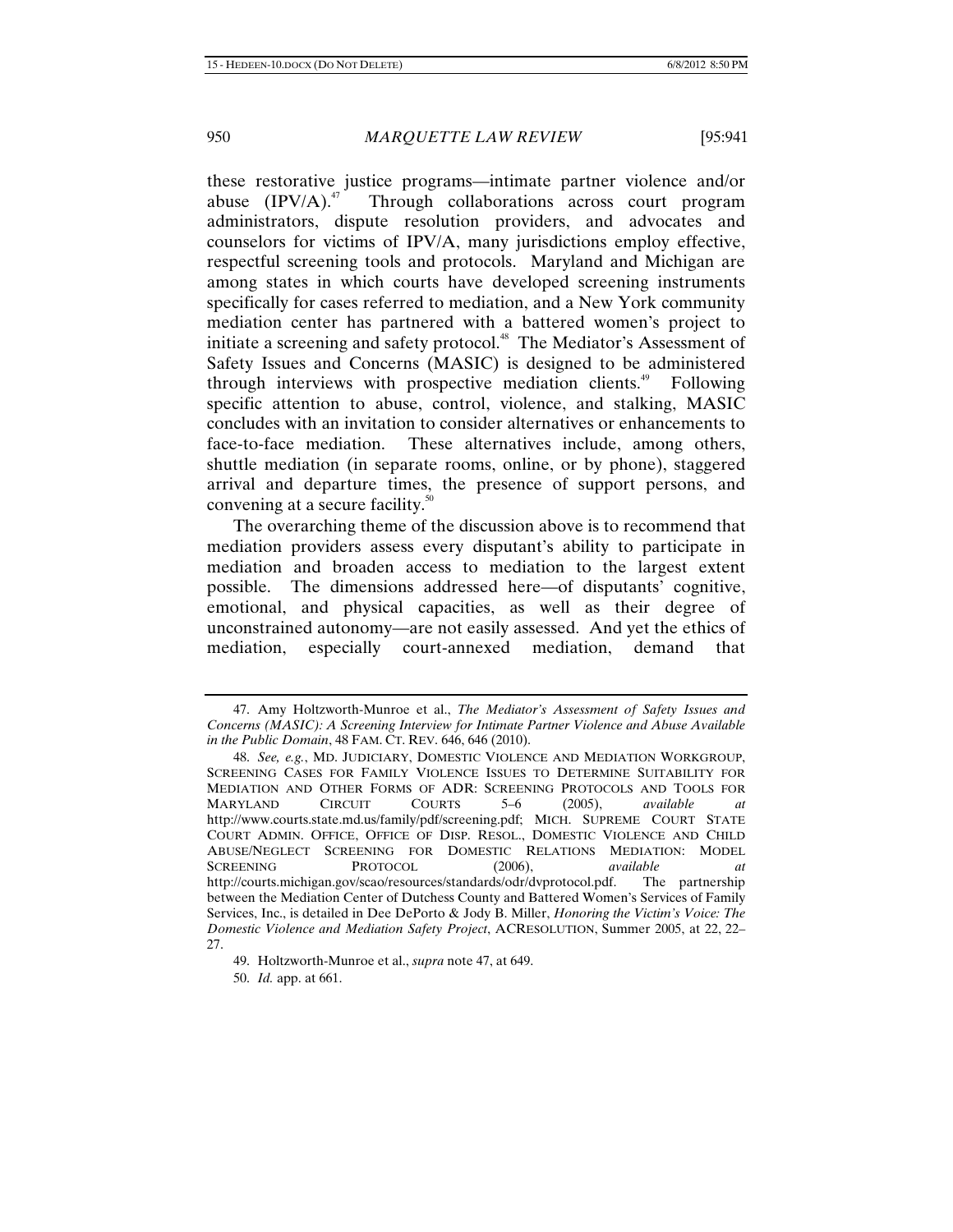practitioners make reasonable efforts to do so. A consultation prior to any joint session provides such an opportunity to assess every disputant's ability, as well as providing a second, broader opportunity.

### V. A RELATED OPPORTUNITY: CLIENT PREPARATION

Dispute resolvers have come to recognize the value of planning for settlement. It is evident that mediators, attorneys, and judges appreciate the utility of setting the table before sitting down based on the creation of settlement counsel branches by law firms, the creation of the field of collaborative law, the creation of conflict coaching, and the creation of the recent American Bar Association book on planned early negotiation.<sup>51</sup>

Scholars and practitioners have observed that disputants often arrive at mediation without a full picture of either the mediation process or their approach to participating in it, a reality articulated by Nolan-Haley in her call for "informed consent" to facilitate "truly educated decisionmaking."<sup>52</sup> Building on dispute system design and its applications in organizations and governments, conflict "coaches" can help disputants consider their options and choose the best strategies.<sup>53</sup>

Researchers have found that convening parties in advance of

<sup>51.</sup> *See generally* JOHN LANDE, LAWYERING WITH PLANNED EARLY NEGOTIATION: HOW YOU CAN GET GOOD RESULTS FOR CLIENTS AND MAKE MONEY (2011).

<sup>52.</sup> *See* Jacqueline M. Nolan-Haley, *Informed Consent in Mediation: A Guiding Principle for Truly Educated Decisionmaking*, 74 NOTRE DAME L. REV. 775, 775–76 (1999).

<sup>53.</sup> *See* CATHY A. COSTANTINO & CHRISTINA SICKLES MERCHANT, DESIGNING CONFLICT MANAGEMENT SYSTEMS: A GUIDE TO CREATING PRODUCTIVE AND HEALTHY ORGANIZATIONS 44–45, 48, 50 (1996); Edward Feinberg et al., *Beyond Mediation: Strategies for Appropriate Early Dispute Resolution in Special Education* 20–26 (CADRE Consortium for Appropriate Disp. Resol. in Special Educ. Paper 2002), *available at* http://www.directionservice.org/cadre/pdf/Beyond%20Mediation.pdf (discussing early dispute resolution options in the context of special education disputes). Organizations and government agencies often share an emphasis on prevention and "upstream" processes to complement mediation and other responses to manifest conflict. *See* Lisa Blomgren Bingham et al., *The New Governance: Practices and Processes for Stakeholder and Citizen Participation in the Work of Government*, 65 PUB. ADMIN. REV. 547, 552–53 (2005) (explaining that "upstream" processes can occur at the "policy making" stage, and can include incorporating "citizen and stakeholder engagement, deliberation, collaboration, and consensus building"). Conflict coaching is an emerging form of dispute-related practice similar to professional coaching. *See* Ross Brinkert, *Conflict Coaching: Advancing the Conflict Resolution Field by Developing an Individual Disputant Process*, 23 CONF. RES. Q. 517, 517–18 (2006) (defining conflict coaching).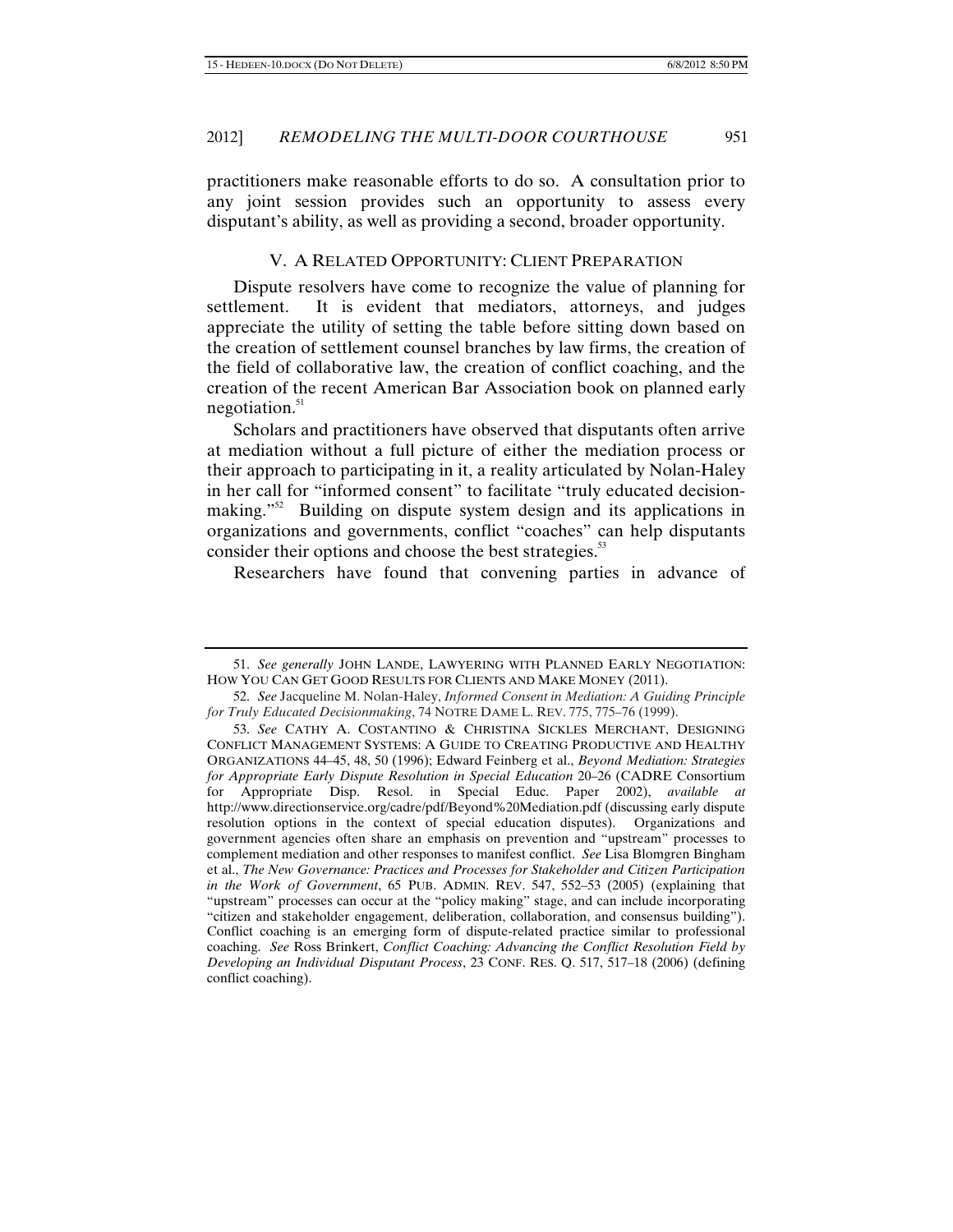mediation builds rapport between the disputants and the mediator.<sup>54</sup> Using caucuses prior to meditations may be a helpful tool.<sup>55</sup> Indeed, studies have shown that "within the context of labor and family mediations, mediators should consider using caucuses prior to mediation to build a trustworthy relationship with both parties."<sup>56</sup> Further research may help mediators understand the functional benefits of pre-mediation caucuses, including the opportunities to invite disputants to engage in pre-negotiation planning and to co-design the process ahead.

Co-designing the eventual mediation process aligns closely with the principal findings of the ABA Task Force on Improving Mediation Quality, which conducted focus groups and interviews with a range of mediation users. $57$  The report summarized that an overwhelming majority of respondents believed mediator preparation to be important and noted that "sophisticated repeat mediation users wanted to have substantive input into the mediation process itself."<sup>58</sup> Further, a second finding of the study related to customization and revealed that participants in the mediation process "praised flexibility as a quality desirable in mediators" and suggested that mediators should tailor the mediation process on a case-by-case basis.<sup>59</sup> Given these findings, one wonders why less sophisticated, first-time users would not wish to help shape their mediation processes to fit their needs and interests. The opportunity to jointly design the mediation process aligns well with research on procedural justice, which consistently demonstrates that individuals are more likely to adhere to policies and agreements developed through processes they consider fair and appropriate.<sup> $\omega$ </sup> Thus, the opportunity for a disputant to help develop his particular dispute resolution process could make disputants more likely to adhere to the process's outcome.<sup>61</sup>

The perceived value of pre-negotiation planning among scholars is

<sup>54.</sup> Roderick Swaab & Jeanne Brett, *Caucus with Care: The Impact of Pre-Mediation Caucuses on Conflict Resolution* 9, 12 (IACM 2007 Meetings Paper Jan. 6, 2008), *available at*  http://papers.ssrn.com/sol3/papers.cfm?abstract\_id=1080622.

<sup>55.</sup> *Id.*

<sup>56.</sup> *Id.* at 12.

<sup>57.</sup> MEDIATION QUALITY FINAL REPORT, *supra* note 38, at 4–5.

<sup>58.</sup> *Id.* at 7.

<sup>59.</sup> *Id.* at 3, 12–13.

<sup>60.</sup> *See, e.g.*, TOM R. TYLER & YUEN J. HUO, TRUST IN THE LAW: ENCOURAGING PUBLIC COOPERATION WITH THE POLICE AND COURTS 7 (2002).

<sup>61.</sup> *See id.*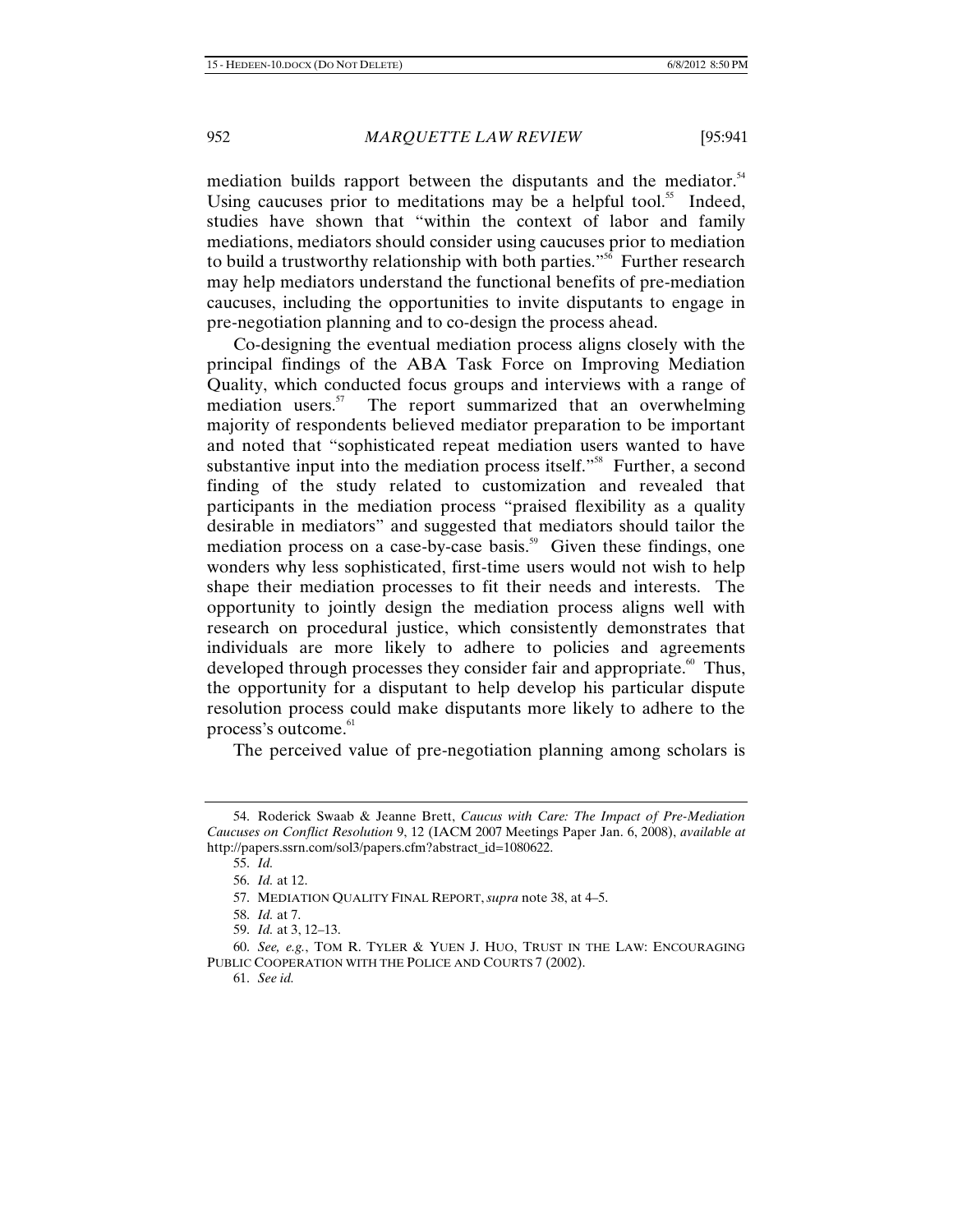reflected in its ubiquity across the negotiation literature—so much so that there is a book that includes the term in its title. $62$  Attorneys and mediators are trained to consider issue-specific matters, positions and interests, aspirations and alternatives, framing and sequencing, concessions and tradeoffs, and authority and contingent terms prior to negotiation.<sup>63</sup> Unfortunately, many mediation participants are unlikely to know (and thus unlikely to appreciate the value of) many of these concepts.

Similarly, the counterintuitive step of assessing all of the above from the counterpart's perspective is likely unapparent to many casual negotiators, even while researchers and practitioners have counseled to do so.<sup>64</sup> Resources that counsel participants on topics to consider prior to mediation can only improve mediation efficiency and outcome durability. That is why programs implementing pre-mediation caucusing or something along the lines of Sander's Screening Clerk *plus* a convener, would be great facilitators in increasing mediation participants' knowledge and confidence in the process.

#### VI. CONCLUSION AND IMPLICATIONS

Remodeling the multi-door courthouse, like remodeling any structure, demands a combination of resolve and resources. While it has long been recognized that "form follows function," a quarter-century

<sup>62.</sup> WILLIAM F. MORRISON, THE PRENEGOTIATION PLANNING BOOK (1985). Indeed, the negotiation literature—which fits mediation well, since many consider mediation to be a facilitated negotiation—places tremendous emphasis on the value of preparation. *See, e.g.*, ROGER FISHER & WILLIAM URY, GETTING TO YES: NEGOTIATING AGREEMENT WITHOUT GIVING IN 45, 48, 51, 102–11 (Bruce Patton ed., 1981) (discussing various considerations and questions one might want to consider before entering negotiation); ROY J. LEWICKI ET AL., THINK BEFORE YOU SPEAK: THE COMPLETE GUIDE TO STRATEGIC NEGOTIATION 22–24 (1996).

<sup>63.</sup> *See* FISHER & URY, *supra* note 62, at 41–57, 101–11 (noting differences between interests and positions and discussing the importance of a party knowing his "Best Alternative to a Negotiated Agreement"); LEWICKI ET AL., *supra* note 62, at 19–20, 22–23, 101, 120–21 (discussing authority, concessions, and the importance of considering alternative strategies); Harold H. Saunders, *We Need a Larger Theory of Negotiation: The Importance of Pre-Negotiating Phases*, 1 NEGOT. J. 249, 257 (1985) (discussing the various concerns that individuals must consider before negotiating).

<sup>64.</sup> *See* LEWICKI ET AL., *supra* note 62, at 25; Neil Rackham, *The Behavior of Successful Negotiators*, *in* NEGOTIATION: READINGS, EXERCISES, AND CASES 393, 393, 395–98 (Roy J. Lewicki et al. eds., 1993); Ron Kelly, *20 Key Questions Before You Meet*, RON KELLY, http://www.ronkelly.com/RonKellyTools.html (last visited May 14, 2012).